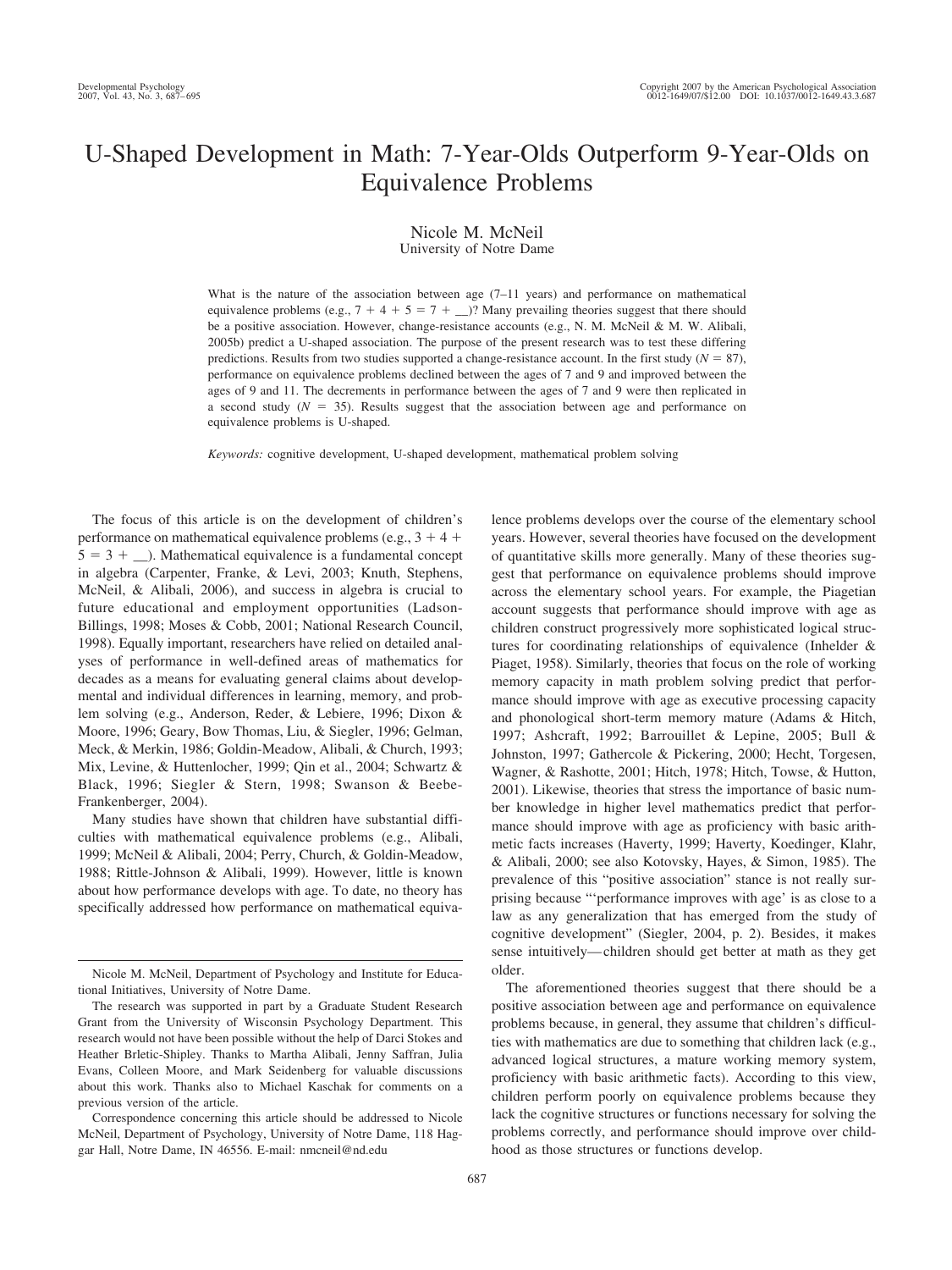In contrast to theories that focus on what children lack, changeresistance accounts (e.g., Luchins & Luchins, 1950; McNeil & Alibali, 2005b) suggest that children's difficulties are due, at least in part, to something children have—existing knowledge. Changeresistance accounts are rooted in classic "top-down" approaches to cognition and problem solving (e.g., Bruner, 1957; Luchins, 1942; Rumelhart, 1980; Tolman, 1948), as well as in contemporary theories that focus on the role of domain-general statistical learning mechanisms in development (e.g., Rogers, Rakison, & Mc-Clelland, 2004; Saffran, Aslin, & Newport, 1996; Zevin & Seidenberg, 2002). On the whole, these theories tend to focus on the specific representations that learners construct through domain experience and practice, as well as learners' tendencies to persist in the use of those representations, even when they are not appropriate. The general theoretical claim is that early learning constrains later learning. According to this view, the patterns with which children initially gain experience within a domain become entrenched, and learning difficulties arise when to-be-learned information overlaps with, but does not map directly onto, entrenched patterns.

In the United States, children's early mathematics experience is weighted heavily toward arithmetic operations such as addition, subtraction, multiplication, and division. This is because mathematics is considered to be a domain in which early competence with "basic skills" is necessary for advanced thinking and problem solving. Children learn arithmetic in a very procedural fashion for many years before they learn to reason about equations as expressions of mathematical equivalence. Indeed, data from the Third International Mathematics and Science Study (Beaton et al., 1996) show that, unlike children from higher achieving countries, children in the United States spend substantial amounts of class time reviewing basic arithmetic skills throughout the elementary and middle school years (National Science Board, 2002; see also Valverde & Schmidt, 1997).

Research has shown that children pick up on at least three recurrent, arithmetic-specific patterns. First, children learn that the equal sign and answer blank come together at the end of the problem (e.g.,  $3 + 4 = \underline{\hspace{1cm}}$ , McNeil & Alibali, 2004; Seo & Ginsburg, 2003). Second, children learn to interpret the equal sign as an operator (like  $+$  or  $-$ ) that means "calculate the total" (Baroody & Ginsburg, 1983; Behr, Erlwanger, & Nichols, 1980; Kieran, 1981; McNeil & Alibali, 2005a; Rittle-Johnson & Alibali, 1999). Third, children learn to solve math problems by performing all given operations on all given numbers (McNeil & Alibali, 2000, 2004, 2005b; Perry, 1991; Perry et al., 1988). These three patterns have been called "operational patterns" in prior work (McNeil & Alibali, 2005b).

Although children's representations of the operational patterns likely facilitate performance on traditional arithmetic problems  $(e.g., 3 + 4 = ...)$ , they are unlikely to help (and may even hinder) performance on equivalence problems, which do not adhere to the traditional form (McNeil & Alibali, 2004). To solve an equivalence problem (e.g.,  $3 + 4 + 5 = 3 + \_$ ) correctly, children must (a) notice that the equal sign is not at the end of the problem, (b) understand that the equal sign denotes an equivalence relation between the two sides of the equation, and (c) manipulate the numbers and operations to arrive at an answer that makes both sides of the equation have the same value. To satisfy these conditions, children must either ignore or override their long-term memory representations of the operational patterns.

According to a change-resistance account, children's long-term memory representations of the operational patterns interfere with performance on equivalence problems (McNeil & Alibali, 2005b). If this is the case, then the development of children's ability to solve equivalence problems should be tied directly to children's susceptibility to interference from their representations. Over the course of the elementary school years, this should give rise to a U-shaped association between age and performance on equivalence problems, as described next.

First- and second-grade children (ages 6–8) have just started learning arithmetic in a formal school setting, so they may not have strong representations of the operational patterns yet. Although they have known how to add and subtract for some time, they likely have not had enough practice with school-based arithmetic to extract the operational patterns from their experience. Even if children have started to extract some of the operational patterns, these representations are newly developing and are unlikely to be robust. Thus, even though children in this age range have difficulties inhibiting their representations of information that is associated with but irrelevant to the task at hand (Dempster, 1992; Ridderinkhof, van der Molen, Band, & Bashore, 1997), their performance on equivalence problems should be relatively good because their representations of the operational patterns are not yet strong enough to interfere (cf. Munakata, 1998; Shinskey & Munakata, 2005). As children continue to receive practice with arithmetic procedures in school in third and fourth grade (ages 8–10), their representations of the operational patterns gain strength. Because children in this age range continue to have difficulties inhibiting their representations of information that is associated with but irrelevant to the task at hand (Dempster, 1992; Lorsbach, Katz, & Cupak, 1998), performance on equivalence problems should decrease during this period. Once children reach fifth grade and beyond (ages 10–14), they start to become familiar with several math topics that contradict their knowledge of the operational patterns (e.g., equivalent fractions, equalities/inequalities, pre-algebra, algebra). As a result, the operational patterns lose their predictive power, and children's representations decrease in strength. Because children in this age range also improve in their ability to inhibit their representations of information that is associated with but irrelevant to the task at hand (Bjorklund & Harnishfeger, 1990; Dempster, 1992), performance on equivalence problems should improve dramatically. Following this logic, there should be a U-shaped association between age and performance on equivalence problems over the elementary school years. This U-shaped function would also be consistent with at least two other current theories: the hierarchical competing systems account (Marcovitch & Zelazo, 1999, 2006) and the representation shift account (Church, Kelly, & Lynch, 2000). We consider the specifics of these theories in the discussion.

Does children's performance on equivalence problems improve with age, as many prevailing theories would predict, or is the association U-shaped? The answer has yet to be determined. As mentioned previously, many studies have shown that elementary school children (ages 8–10) do not solve equivalence problems correctly. There also has been some speculation that children's performance improves dramatically sometime between the ages of 9 and 12 (Perry et al., 1988). However, to date there have not been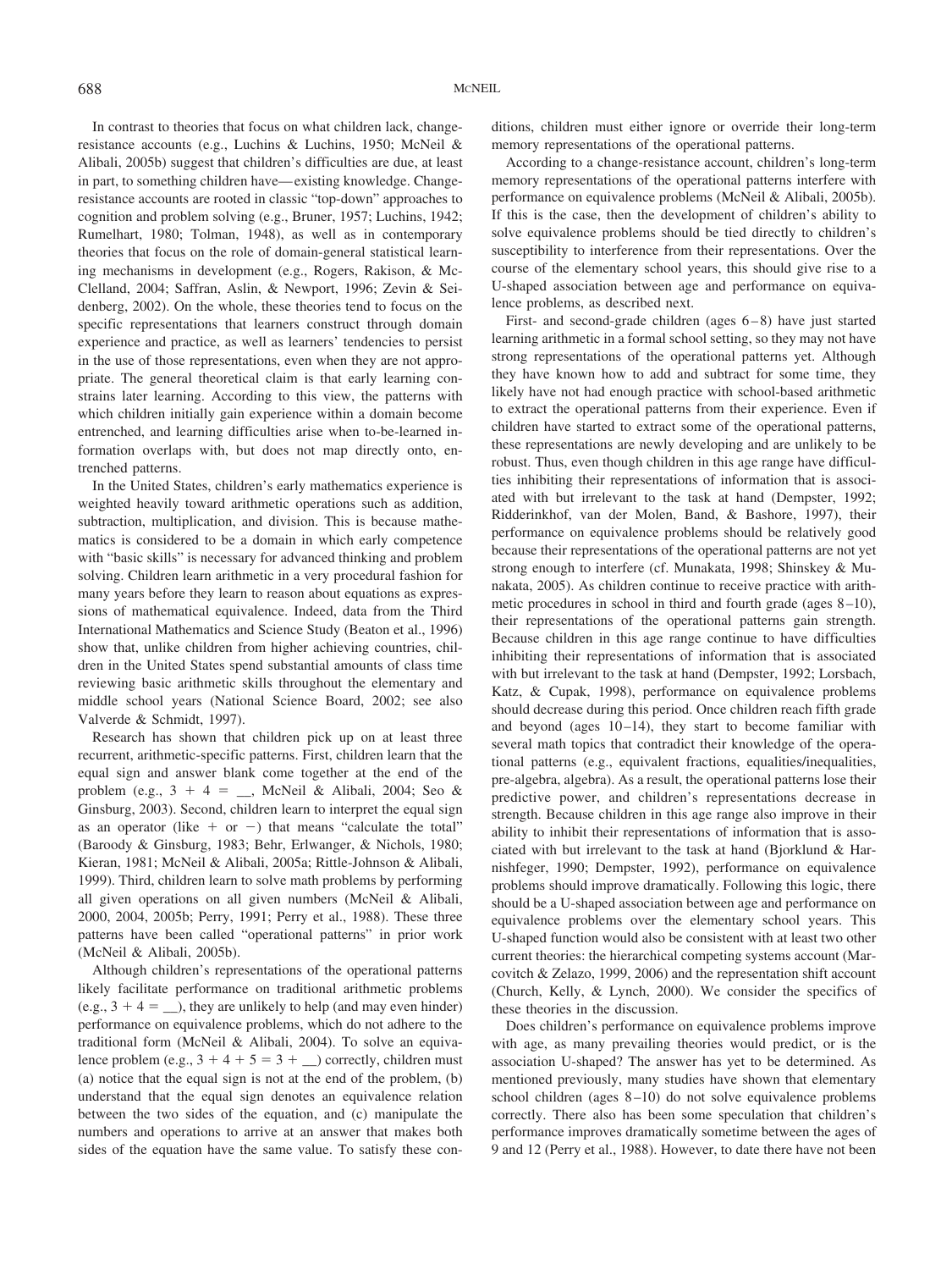any systematic investigations into the association between age and performance on equivalence problems. Most studies have examined children within a narrow age range (Alibali & Goldin-Meadow, 1993), have not analyzed age effects (McNeil & Alibali, 2000; Perry, 1991), or have shown no evidence of an association between age and performance (Carpenter, Levi, & Farnsworth, 2000; McNeil & Alibali, 2005b; Rittle-Johnson & Alibali, 1999). The closest exception is a study by Alibali (1999), which reported that the likelihood of learning a correct strategy after instruction on equivalence problems was greater for children tested early in the school year than for those tested late in the school year. However, this was an unexpected effect, and it was an effect of time of year, rather than age per se.

As a side note, it should be mentioned that the time-of-year effect observed by Alibali (1999) would be readily predicted by accounts that focus on change resistance. Assuming that most children do not practice their arithmetic skills over summer break, it is likely that children's representations of the operational patterns are weaker early in the school year than they are late in the school year after months of practice with arithmetic operations. According to a change-resistance account, children's performance on equivalence problems should get worse over the course of a school year as children's representations of the operational patterns gain strength.

The present article reports two studies designed to investigate the association between age and performance on equivalence problems. In both studies, children of various ages were tested on their ability to solve equivalence problems, such as  $7 + 4 + 5 = 7 +$ \_\_. Many prevailing theories predict a positive association between age and performance on equivalence problems, whereas change-resistance accounts predict a U-shaped association. The goal was to test these differing predictions.

# Study 1

# *Method*

*Participants.* Eighty-seven children (48 boys, 39 girls; 18 first graders, 19 second graders, 23 third graders, 27 fourth graders) participated. Children ranged in age from 6 years 9 months to 10 years 8 months  $(M = 8$  years 10 months). The study was conducted at a public school in a suburb of Pittsburgh, PA during the last month of the school year. The racial/ethnic makeup of the school was 4% African American, 1% Hispanic, and 95% White. Approximately 38% of children received free or reduced-price lunch.

*Procedure.* Children completed a paper-and-pencil problemsolving test consisting of 12 equivalence problems (e.g.,  $9 + 4 +$  $3 = 9 + \dots$ ,  $3 + 5 + 7 = \dots + 7$ ). Children were tested in their classroom settings. The average number of children per classroom during testing was 22. Children's classroom teachers handed out the tests at the beginning of their regular math periods. After handing out the tests, teachers read the following instructions aloud: "Today you are going to solve some math problems. It's not a test or anything, so you won't be graded. Just do your best. If a problem seems too hard for you to solve, then you can just give it your best guess. After you finish solving the problems, turn your paper over, and sit quietly until everyone has finished." It took children between 5–15 min to finish. Teachers collected the tests after all children had finished. Teachers were told that they were not allowed to help children with the problems until after all tests were collected. In the event that a child asked a question during the test, teachers were instructed to say, "I'm interested in what you think about the problems. You can just give it your best guess."

*Coding.* Children's problem-solving strategies were coded using a system developed by Perry et al. (1988). Strategies were assigned based on the solutions children wrote in the blank. As in prior work, solutions were coded as reflecting a particular strategy as long as they were within  $\pm 1$  of the solution that would be achieved with that particular strategy. Examples of common strategies for the problem " $9 + 4 + 3 = 9 + \dots$ " are presented in Table 1. In addition to correct strategies, we were particularly interested in use of the *add-all* strategy. The add-all strategy corresponds to one of the *operational patterns* identified by McNeil and Alibali (2005b)—the "perform all given operations on all given numbers" strategy. Commitment to the operational patterns is hypothesized to increase between the ages of 7 and 9 as children continue to gain narrow experience with traditional arithmetic in school. Research suggests that children who use the add-all strategy may be less likely than children who use other incorrect strategies to benefit from instruction on mathematical equivalence (McNeil & Alibali, 2005b, Experiment 1).

# *Results and Discussion*

*Correctness.* Figure 1 presents a frequency plot of the number of correctly solved equivalence problems (out of 12). The figure displays the number of children who got zero correct, 1 correct, 2 correct, and so on, up to 12 correct. Performance was poor overall and not normally distributed, with nearly half of the children  $(N =$ 40) getting zero correct. This low level of performance is consistent with prior work (McNeil & Alibali, 2004; Perry et al., 1988). Because frequency distributions tend to be highly skewed and/or bimodal in studies of children's performance on equivalence problems, nonparametric statistics are typically used to analyze performance. Such was the case here. Children were categorized according to whether or not they solved at least one problem correctly, and logistic regression was used to analyze the data.

Logistic regression was used to predict the log of the odds of solving at least one equivalence problem correctly. Predictor variables included age linear (in months, centered), age quadratic (in months, centered), and gender  $(0 = \text{girl}, 1 = \text{boy})$  as a control variable. The linear age coefficient was significant when controlling for the other predictors,  $\hat{\beta} = 0.066$ ,  $z = 2.75$ , *Wald* (1, *N* =  $87)$  = 7.59,  $p = .006$ . More importantly, as predicted by a change-resistance account, the quadratic age coefficient was significant when controlling for the other predictors,  $\hat{\beta} = 0.0084$ ,  $z =$ 4.00, *Wald*  $(1, N = 87) = 15.89, p < .001$ . Gender was not

| Table 1                                            |  |  |  |
|----------------------------------------------------|--|--|--|
| Common Solutions for the Problem $9 + 4 + 3 = 9 +$ |  |  |  |

| Solution | Strategy                    |
|----------|-----------------------------|
| 25       | Correct<br>Add all<br>Carry |
| 16       | Add to equal sign           |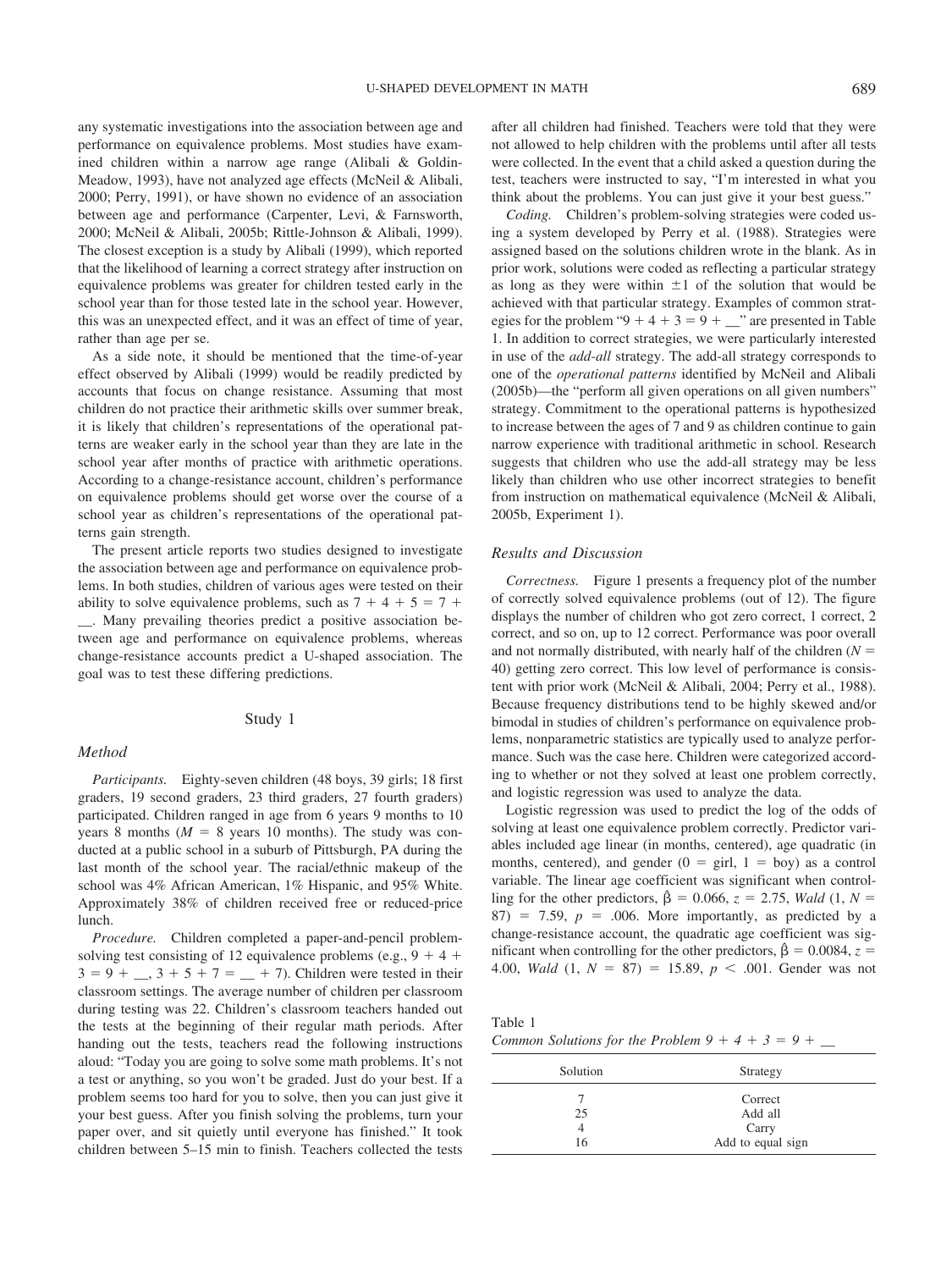

*Figure 1.* Frequency plot of the number of correctly solved equivalence problems (out of 12).

significant when controlling for the other predictors,  $\hat{\beta} = 0.39$ ,  $z =$ 0.75, *Wald*  $(1, N = 87) = 0.56$ ,  $p = .45$ . These results are summarized in Table 2.

Figure 2 presents the proportion of children who solved at least one equivalence problem correctly as a function of age (grouped into bins for illustrative purposes). The predicted U-shaped function can be seen in the figure. The youngest and oldest children in the sample were far more likely than children in the middle age range to solve at least one equivalence problem correctly.

It should be noted that the U-shaped pattern is robust. It does not depend on the criterion of "at least one correct." The quadratic age coefficient remains significant if the criterion is changed to "at least two correct,"  $\hat{\beta} = 0.0071$ ,  $z = 3.74$ , *Wald*  $(1, N = 87) =$ 14.61,  $p < .001$ , or "at least three correct,"  $\hat{\beta} = 0.0058$ ,  $z = 3.05$ , *Wald*  $(1, N = 87) = 9.33, p = .002$ . It also remains significant in a linear regression analysis when number correct (out of 12) is used as a continuous outcome variable,  $\hat{\beta} = 0.011$ ,  $t(83) = 3.99$ ,  $p < .001$ . Equally important, the findings hold up to different ways of representing the predictor variable, age. For example, the quadratic coefficient remains significant even if grade level is used as the predictor variable instead of age in months,  $\hat{\beta} = 1.175$ ,  $z =$ 4.47, *Wald*  $(1, N = 87) = 19.98, p < .001$ . Thus, there is solid evidence for a U-shaped association between age and use of correct strategies on equivalence problems in this sample of children.

*Use of the add-all strategy.* According to change-resistance accounts, children's performance on equivalence problems worsens between ages 7 and 9 because children become more committed to the operational patterns they encounter in traditional arithmetic. One of these operational patterns is the "perform all given operations on all given numbers" strategy (McNeil & Alibali, 2005b). For example, when presented with a typical addition problem such as  $3 + 4 + 5 + 6 = \underline{\hspace{1cm}}$ , children learn to add up all the numbers and put the total, 18, in the blank. Children who are committed to this strategy will solve equivalence problems by adding up all the numbers (i.e., the add-all strategy). Use of this add-all strategy should decline in fifth grade and beyond as children start to become familiar with several math topics that contradict their knowledge of the operational patterns (e.g., equivalent fractions, equalities/inequalities, pre-algebra, algebra). Thus, children should increase in their use of the add-all strategy between the ages of 7 and 9, and then decrease in their use of the add-all strategy thereafter. This pattern corresponds to an inverted U-shaped association between age and children's use of the add-all strategy on equivalence problems.

There are at least two ways to analyze children's use of the add-all strategy. One possibility is to consider only incorrect strategies and then examine the proportion of incorrect strategies that were add-all. We did this using linear regression. Seven children were excluded from this analysis because they did not use any incorrect strategies. Predictor variables included age linear (in months, centered), age quadratic (in months, centered), and gender  $(0 = \text{girl}, 1 = \text{boy})$  as a control variable. The linear age coefficient was significant when controlling for the other predictors,  $pr =$  $-40$ ,  $t(76) = -3.83$ ,  $p < .001$ . More importantly, as predicted by a change-resistance account, the quadratic age coefficient was significant when controlling for the other predictors,  $pr = -.26$ ,  $t(76) = -2.32$ ,  $p = .02$ . Gender was not significant when controlling for the other predictors,  $pr = .12$ ,  $t(76) = 1.01$ ,  $p = .31$ .

Another way to examine use of the add-all strategy is to examine the total number of problems solved using the strategy (out of 12). We did this using linear regression. Predictor variables were the same as in the previous analysis. The linear age coefficient was significant when controlling for the other predictors,  $pr = -.45$ ,  $t(83) = -4.56$ ,  $p < .001$ . And once again, the quadratic age coefficient was significant when controlling for the other predictors,  $pr = -.30, t(83) = -2.88, p = .005$ . Gender was not significant when controlling for the other predictors,  $pr = .065$ ,  $t(83) = 0.59$ ,  $p = .55$ . Thus, both ways of analyzing use of the add-all strategy yielded similar results. Findings correspond to the predicted inverted U-shaped pattern.

*Is everything U-shaped in this sample?* Thus far, we have shown a U-shaped association between age and correctness, and an inverted U-shaped association between age and use of the add-all strategy. Both of these findings support a change-resistance account. However, it is difficult to believe that 7-year-olds perform better than 9-year-olds on the target problems, which are essentially pre-algebra problems. Given the unintuitive nature of the findings, one might suspect that there is something peculiar about the children who participated in the study. The 7-year-olds may have been unusually accelerated, or the 9-year-olds may have been unusually delayed, or both. It would be problematic if the association between age and performance on all math tasks were U-shaped in this sample.

To alleviate this concern, it would help to show that there is not a U-shaped association between age and performance on another math task (e.g., calculating arithmetic facts, telling time, making

Table 2

*Logistic Regression Analysis of Children's (Ages 7–11) Performance on Equivalence Problems*

| Predictor                                                     | ß                            | 7            | Wald          |                |
|---------------------------------------------------------------|------------------------------|--------------|---------------|----------------|
| Age linear (in months, centered)<br>Age quadratic (in months, | 0.066                        | 2.75         | 7.59          | .006           |
| centered)<br>Gender (girl = 0, boy = 1)                       | $8.4 \times 10^{-3}$<br>0.39 | 4.00<br>0.75 | 15.89<br>0.56 | < 0.001<br>.45 |

*Note.* Model predicts the log of the odds of solving at least one problem correctly.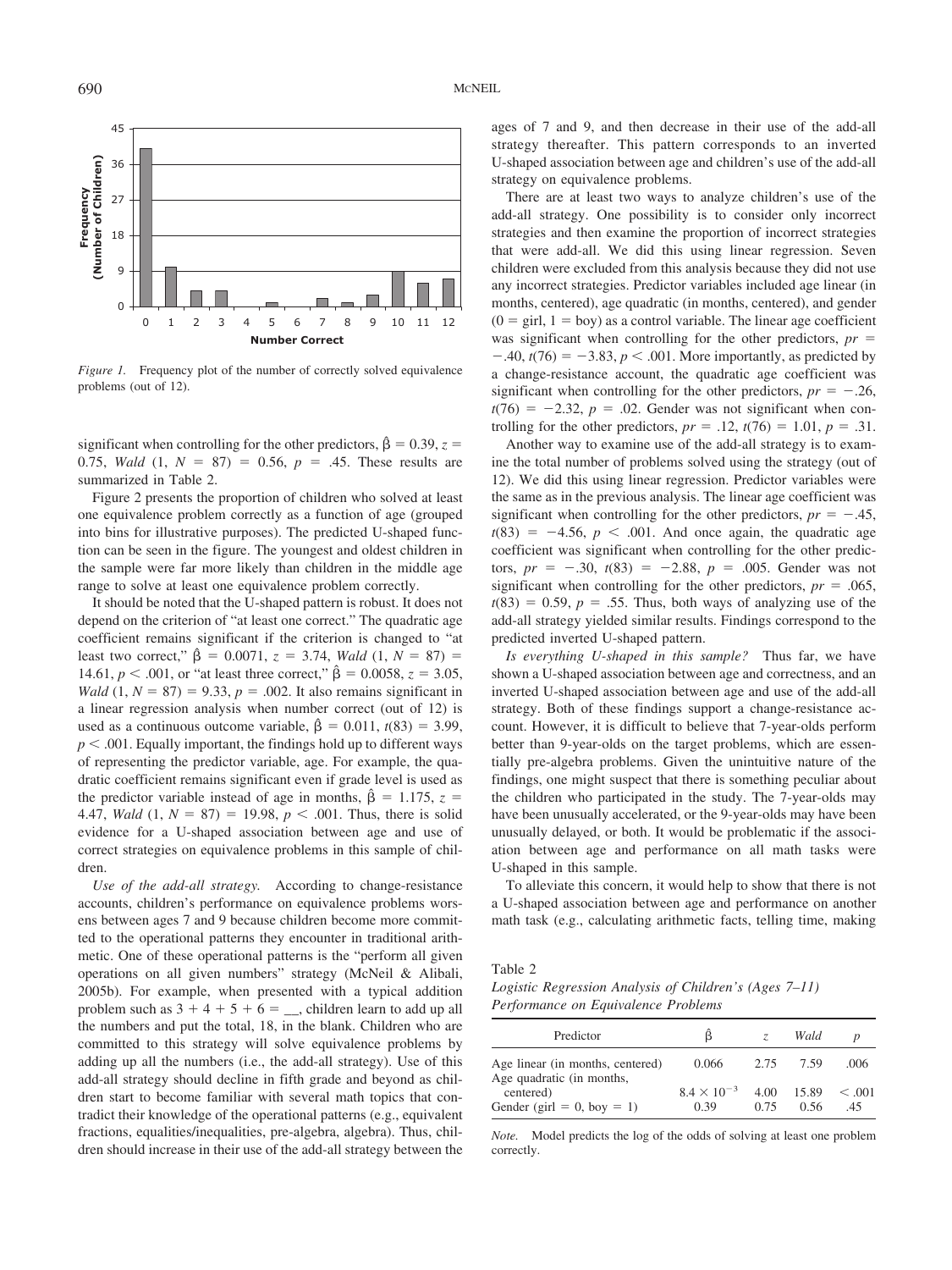

*Figure 2.* Proportion of children who solved at least one equivalence problem correctly as a function of age.  $y = \text{years}; m = \text{months}.$ 

change, etc.). Although we did not have the foresight to test children's performance on several different math tasks, it was possible for us to get a rough estimate of children's addition skills, which should not show a U-shaped pattern. To get a rough estimate of children's addition skills, we examined whether children made arithmetic errors when carrying out the add-all or *add-to-equal* strategies (e.g., writing 24 or 17 in the blank for the problem  $9 +$  $4 + 3 = 9 + \dots$ ). We considered all children who used the add-all or add-to-equal strategy on at least one problem  $(N = 63)$ . On average, these children used the add-all or add-to-equal strategy on 55% of the problems they solved. Of these children, 42 (67%) did not make any arithmetic errors when carrying out the strategies; 17 (27%) made one arithmetic error; 2 (3%) made two errors, and 2 (3%) made three errors. None of the children made greater than three arithmetic errors. We used logistic regression to predict the log of the odds of making an arithmetic error. Predictor variables included age linear (in months, centered), age quadratic (in months, centered), and gender  $(0 = \text{girl}, 1 = \text{boy})$  as a control variable. None of the predictors were significant; if anything, there was a slight trend for the likelihood of making an arithmetic error to decrease linearly with age: linear age coefficient,  $\hat{\beta} = -0.043$ ,  $z = -1.59$ , *Wald*  $(1, N = 63) = 2.46$ ,  $p = .12$ ; quadratic age coefficient,  $\hat{\beta} = 2.7 \times 10^{-3}$ ,  $z = 0.15$ , *Wald*  $(1, N = 63) = 0.022$ ,  $p = .88$ ; gender,  $\hat{\beta} = 0.37$ ,  $z = 0.066$ , *Wald*  $(1, N = 63) = 4.3 \times$  $10^{-3}$ ,  $p = .95$ .

Thus, the U-shaped pattern does not hold for all measures of math performance in this sample. This finding helps to alleviate concerns about the participating children. However, some readers may still not be convinced. It is still possible that decrements in performance on equivalence problems between the ages of 7 and 9 are specific to these particular children. Thus, a second study was conducted with another sample of children. The goal of the second study was to see if the decrements in performance between the ages of 7 and 9 could be replicated with a different group of children under a different set of conditions. Few theories would predict performance decrements in math between the ages of 7 and 9. In contrast, most prevailing theories would predict improvements between the ages of 9 and 11. Thus, the second study focused on children between the ages of 7 and 9, not the entire 7–11 age range.

### Study 2

#### *Method*

*Participants.* Thirty-five children (16 boys, 19 girls; 7 second graders, 28 third graders) participated. Children ranged in age from 7 years 0 months to 8 years 11 months  $(M = 8$  years 4 months). The study was conducted at a public school in a suburb of Raleigh, NC in the second month of the school year. The racial/ethnic makeup of the school was 24% African American, 1% Asian, 6% Hispanic, and 69% White. Approximately 37% of children received free or reduced-price lunch.

*Procedure.* The procedure was identical to that of Study 1, with one exception. Teachers in Study 2 gave children two brief lessons about mathematical equivalence prior to the paper-andpencil problem-solving test. This supplement helped to make the children across the age range more comparable in terms of background knowledge about the equal sign before they solved the equivalence problems. The lessons were modeled after the lessons in McNeil (2004). During each lesson, teachers presented children with a correctly solved equation (e.g.,  $15 + 13 = 28$ , 1 foot = 12 inches) and told them to "notice that whatever is on one side of the equal sign has to be the same amount as whatever is on the other side of the equal sign." Each child received this instruction in the context of four different equations, but none received instruction in the context of a mathematical equivalence problem. Previous research has shown that conceptual instruction on the meaning of the equal sign improves children's performance on equivalence problems (Rittle-Johnson & Alibali, 1999). Thus, the instruction should improve children's overall performance on the equivalence problems.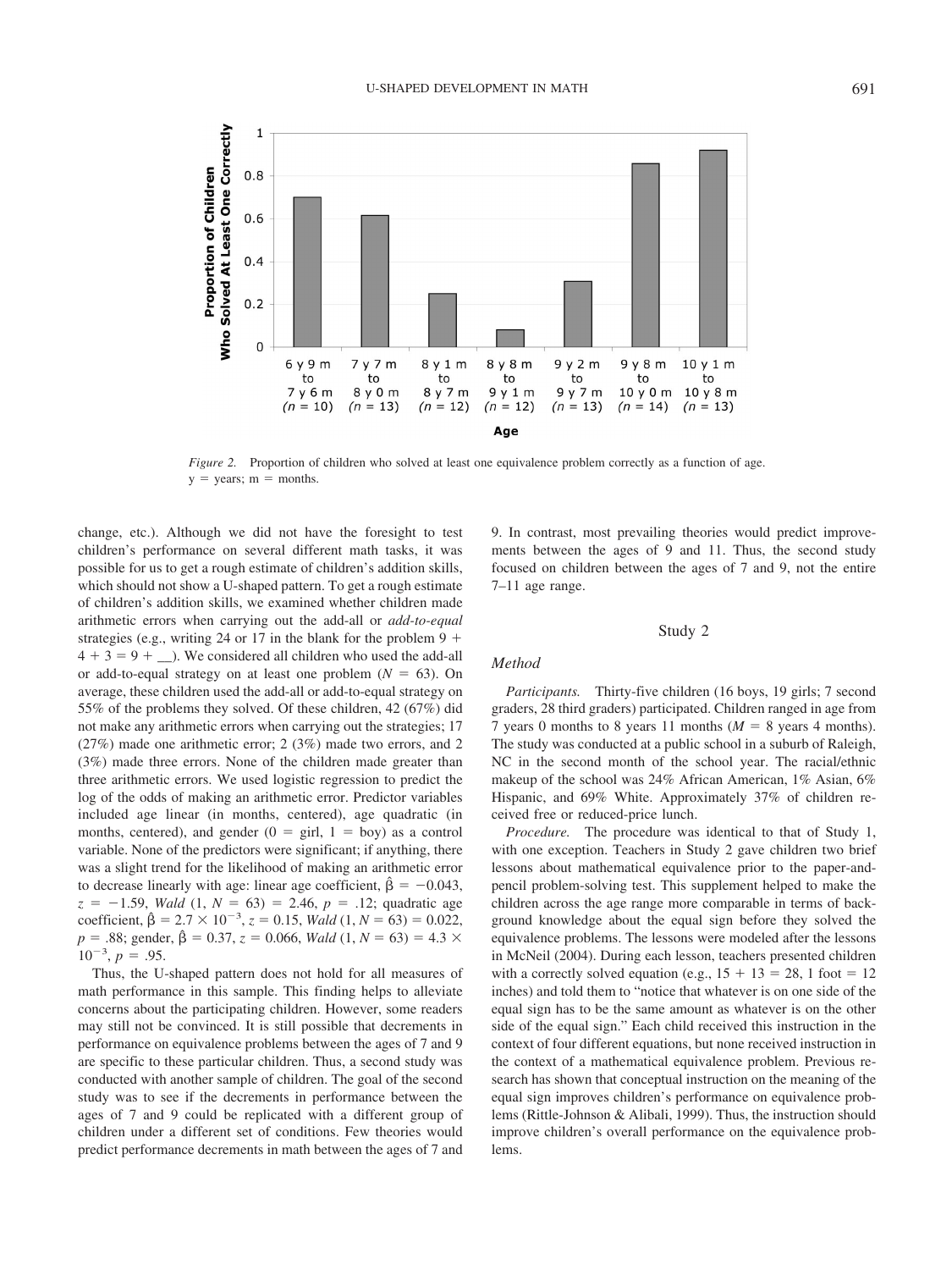*Coding.* Coding was identical to that in Study 1.

### *Results and Discussion*

Even with the addition of the brief lessons on the concept of mathematical equivalence prior to the problem-solving test, performance was still very poor overall, with over half of the children  $(N = 19)$  getting zero correct. This poor performance after brief classroom-based equal sign instruction is consistent with prior work (e.g., McNeil, 2004). Logistic regression was used to examine the association between age (in months, centered) and the likelihood of solving at least one equivalence problem correctly. The likelihood of solving at least one problem correctly decreased with age,  $\hat{\beta} = -0.17$ ,  $z = -2.34$ , *Wald*  $(1, N = 35) = 5.48$ ,  $p =$ .02. Figure 3 presents the proportion of children who solved at least one equivalence problem correctly as a function of age (grouped into bins for illustrative purposes). The predicted negative linear association can be seen in the figure. Specifically, the proportion of children who solved at least one problem correctly decreased from age 7 to 9. This result replicates the decrements in performance between the ages of 7 and 9 that were shown in Study 1. Taken together with results of Study 1, this finding suggests that performance on mathematical equivalence problems declines between the ages of 7 and 9 before it starts to improve thereafter.

# General Discussion

Despite decades of research on children's (mis)understanding of mathematical equivalence, the current studies were the first to investigate the association between age (7–11 years) and performance on equivalence problems. The absence of previous studies may be due to the fact that most people assume that the association is positive (and thus, trivial). However, the two studies presented here revealed that the association is U-shaped. In the first study, performance on equivalence problems declined between the ages of 7 and 9 and improved between the ages of 9 and 11. The decrements in performance between ages 7 and 9 were replicated in a second study. These findings challenge intuition and several prevailing theories, but they support change-resistance accounts.

A number of prevailing theories of learning and development in the domain of mathematics attribute children's difficulties with math to something that children lack (e.g., advanced logical structures, a mature working memory system, proficiency with basic arithmetic facts). In contrast, change-resistance accounts suggest that difficulties are due, at least in part, to the knowledge that children have. According to this view, early and prolonged practice with arithmetic procedures hinders performance on equivalence problems because equivalence problems do not map onto to the operational patterns learned in arithmetic.

Children focus on arithmetic procedures in the early school years, and they encounter the same operational patterns repeatedly, virtually without exception (Seo & Ginsburg, 2003). Through this experience, children construct long-term memory representations of the operational patterns. Eventually, these internal representations become strong enough to interfere with information that is actually present in an external problem (Bruner & Postman, 1949; Gray & Fu, 2001; McNeil & Alibali, 2004; Munakata, 1998). Because equivalence problems do not map onto children's representations of the operational patterns, children must ignore or override their representations in order to solve equivalence problems correctly.

Based on the developmental and experiential changes that take place across the elementary school years, children's susceptibility to interference from their representations of the operational patterns should be greatest around age 9. According to changeresistance accounts, this is why performance on equivalence problems is at a minimum at this age. However, there are at least three alternative explanations for the observed poor performance on equivalence problems at age 9. First, arithmetic proficiency could



*Figure 3.* Proportion of children who solved at least one equivalence problem correctly as a function of age.  $y = \text{years}; m = \text{months}.$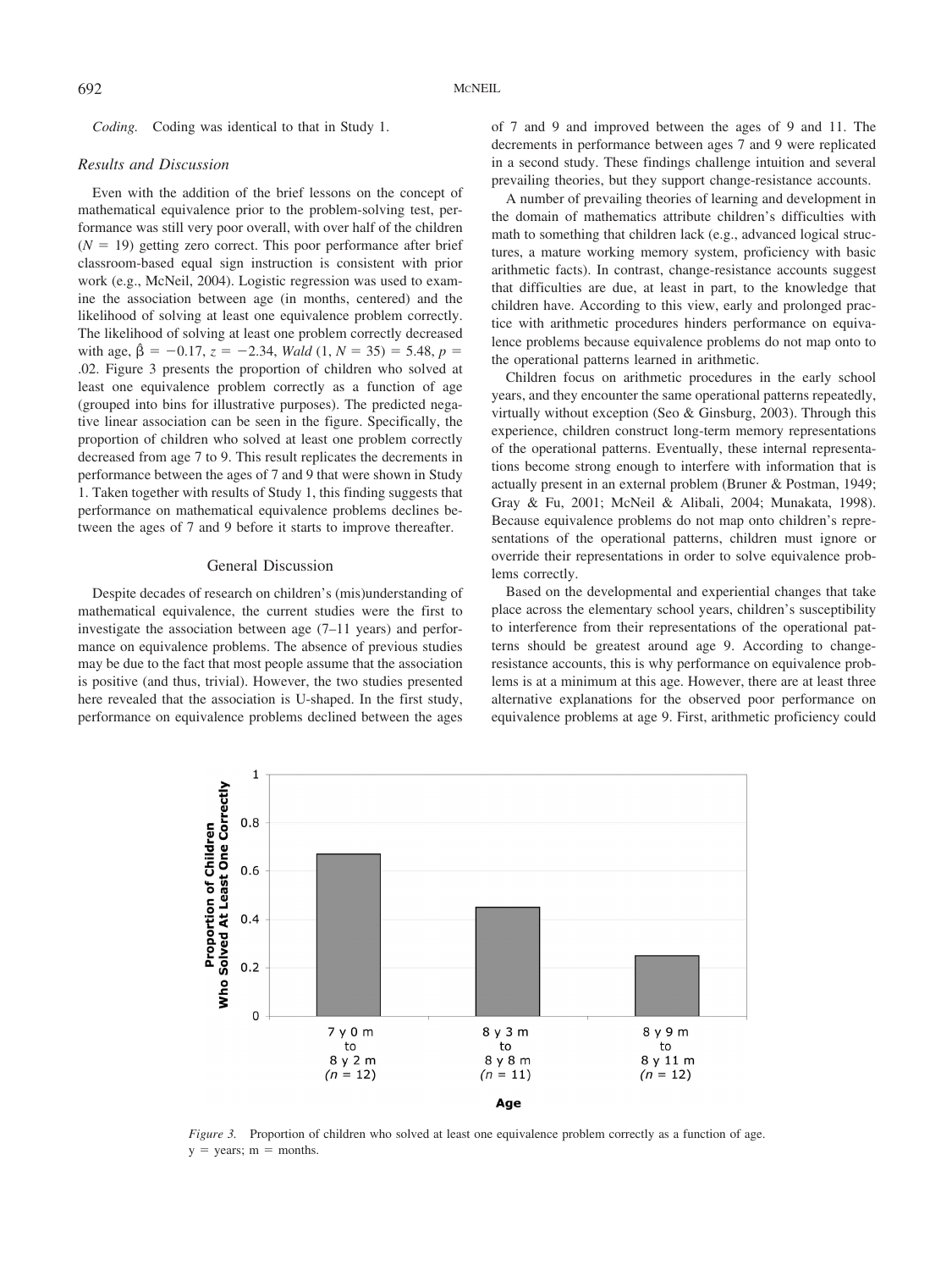drop substantially at this age. There is some evidence for this claim. For example, Miller and Paredes (1990) suggested that proficiency with addition may decrease when children start learning multiplication between the ages of 8 and 10. However, it is unclear how to interpret this finding because several other studies (e.g., Barrouillet & Lepine, 2005; Geary et al., 1996; Hecht et al., 2001; Svenson & Sjoberg, 1983) have shown increases in arithmetic proficiency over the course of the early elementary school years.

The second possibility is that the association between arithmetic proficiency and performance on equivalence problems could, itself, be U-shaped. In this case, arithmetic proficiency would increase over the course of the elementary school years, but performance on equivalence problems would suffer at intermediate levels of arithmetic proficiency. This hypothesis is consistent with Marcovitch and Zelazo's (1999, 2006) view that children's behavior is controlled by two hierarchical competing systems: a response-based system and a conscious representational system. Although Marcovitch and Zelazo's hierarchical competing systems model was developed to explain performance on the A-not-B search task, it can be applied to performance on equivalence problems. Specifically, it suggests that as arithmetic proficiency increases, the response-based system increases in its tendency to apply the add-all strategy until an asymptote is reached. At the same time, cognitive resources are "freed" and made available for conscious reflection. As opportunities for conscious reflection increase, the likelihood of understanding the problem also increases, and eventually, the incorrect add-all response is overridden by the conscious representational system (cf. Crowley, Shrager, & Siegler, 1997). This account suggests that intermediate levels of arithmetic proficiency may correspond to what Hatano (1988) has called "routine" expertise (see also Dowker, Flood, Griffiths, Harriss, & Hook, 1996). Routine expertise is associated with inflexible application of knowledge. Thus, children who have intermediate levels of arithmetic proficiency may apply their knowledge of arithmetic procedures inflexibly when they encounter an equivalence problem. As children increase their proficiency beyond the intermediate level, however, they may eventually develop "adaptive" expertise and exhibit the flexibility of true experts (Dowker, 1992; Hatano, 1988). Future work will need to specify the association between arithmetic proficiency and performance on equations. In this spirit, my colleagues and I are currently manipulating arithmetic proficiency by having individuals practice arithmetic facts (or not) before they solve equivalence problems. Results will inform our understanding of the effects of arithmetic proficiency on equation-solving performance.

The third possibility is that there is a more general developmental factor behind the U-shaped association between age and performance on equivalence problems. Specifically, children may go through a developmental shift in their representational skills around the age of 9 and 10 years that causes them to rely rigidly on customs and conventions. Consider a study by Church, Kelly, and Lynch (2000). They performed two experiments to examine how participants of various ages process messages that contain mismatching speech and gesture. In their first experiment, they presented participants with a videotape of children speaking and gesturing about a concept. Then, they asked participants to recall what they saw. Nine- and 10-year-old participants focused exclusively on the information contained in speech, whereas younger and older participants attended to both channels. According to the authors, one reason the 9- and 10-year-old children focused on speech was because it is the customary channel of communication. According to this rationale, the 9-year-old children in the present study may have been more likely to add up all the numbers in the equivalence problems because adding up all the numbers is the customary way to solve a math problem. This is an intriguing hypothesis that will need to be addressed in future work.

Taken together with other studies that document U-shaped developmental patterns (e.g., Church, Kelly, & Lynch, 2000; Namy, Campbell, & Tomasello, 2004), the current study suggests that performance does not always improve with age, as many theories (including intuition) would suggest. Rather, performance sometimes gets worse before it gets better. As a general rule, U-shaped developmental functions (like the one revealed here) provide the field with insights about the factors that may or may not drive development (Siegler, 2004). They indicate that cognitive development may not always be driven by simple, monotonic increases in some attribute of the cognitive system (e.g., working memory capacity or arithmetic skill). Instead, development is driven by complex interactions among cognitive structures (e.g., long-term memory representations), cognitive processes (e.g., resistance to interference), and features of the external environment (e.g., problem type). Detailed investigations of these interactions will lead to a deeper understanding of the mechanisms that drive (and constrain) cognitive development across the life span.

## References

- Adams, J. W., & Hitch, G. J. (1997). Working memory and children's mental addition. *Journal of Experimental Child Psychology, 67,* 21–38.
- Alibali, M. W. (1999). How children change their minds: Strategy change can be gradual or abrupt. *Developmental Psychology, 35,* 127–145.
- Alibali, M. W., & Goldin-Meadow, S. (1993). Gesture-speech mismatch and mechanisms of learning: What the hands reveal about a child's state of mind. *Cognitive Psychology, 25,* 468–523.
- Anderson, J. R., Reder, L. M., & Lebiere, C. (1996). Working memory: Activation limitations on retrieval. *Cognitive Psychology, 30,* 221–256.
- Ashcraft, M. H. (1992). Cognitive arithmetic: A review of data and theory. *Cognition, 44,* 76–106.
- Baroody, A. J., & Ginsburg, H. P. (1983). The effects of instruction on children's understanding of the "equals" sign. *Elementary School Journal, 84,* 199–212.
- Barrouillet, P., & Lepine, R. (2005). Working memory and children's use of retrieval to solve addition problems. *Journal of Experimental Child Psychology, 91,* 183–204.
- Beaton, A. E., Mullis, I. V. S., Martin, M. O., Gonzalez, E. J., Kelly, D. L., & Smith, T. A. (1996). *Mathematics achievement in the middle school years: IEA's Third International Mathematics and Science Study (TIMSS*). Chestnut Hill, MA: Boston College.
- Behr, M., Erlwanger, S., & Nichols, E. (1980). How children view the equal sign. *Mathematics Teaching, 92,* 13–15.
- Bjorklund, D. F., & Harnishfeger, K. K. (1990). The resources construct in cognitive development: Diverse sources of evidence and a theory of inefficient inhibition. *Developmental Review, 10,* 48–71.
- Bruner, J. S. (1957). On perceptual readiness. *Psychological Review, 2,* 123–152.
- Bruner, J. S., & Postman, L. (1949). On the perception of incongruity: A paradigm. *Journal of Personality, 18,* 206–223.
- Bull, R., & Johnston, R. S. (1997). Children's arithmetical difficulties: Contributions from processing speed, item identification, and short-term memory. *Journal of Experimental Child Psychology, 65,* 1–24.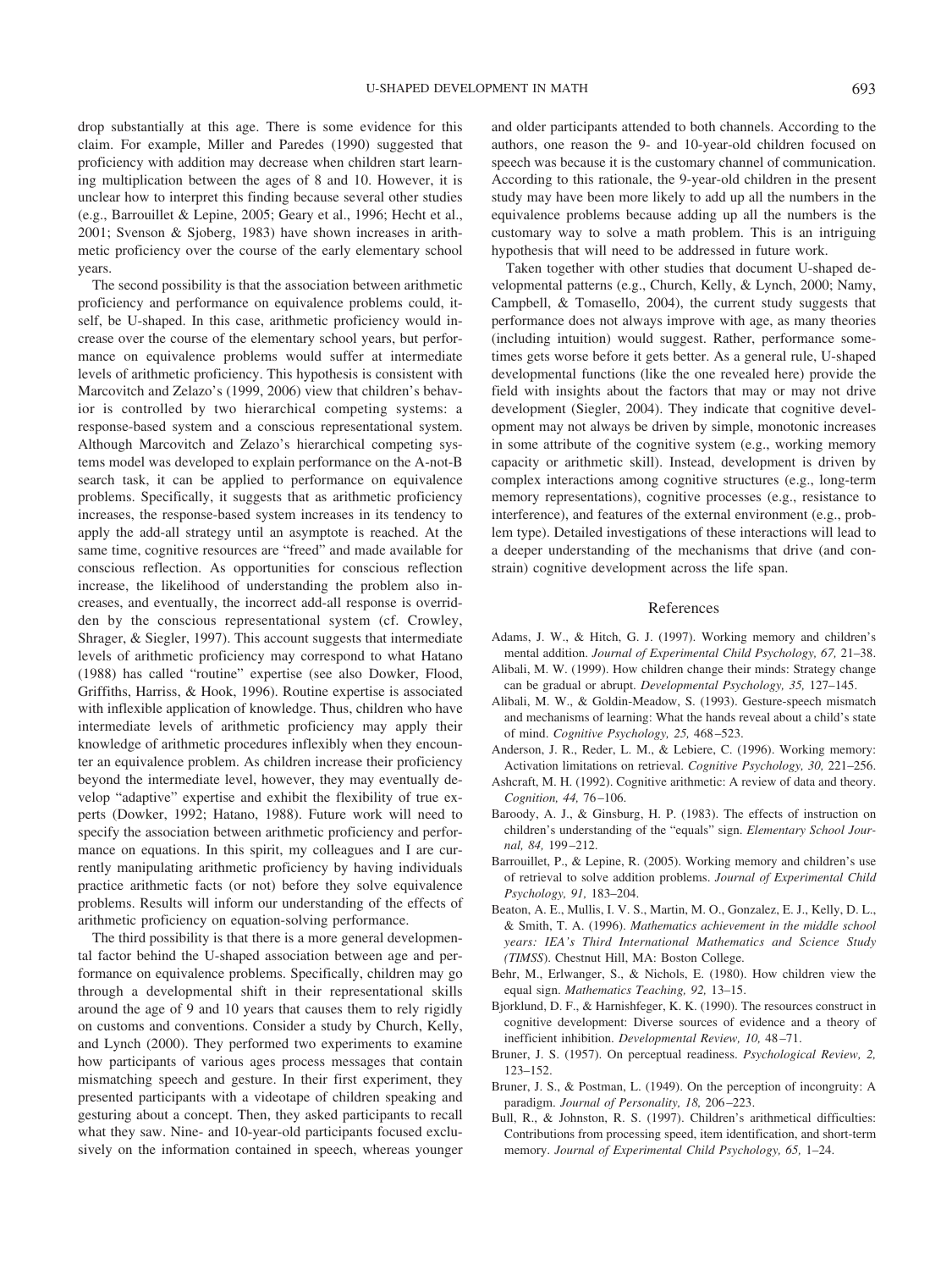- Carpenter, T. P., Franke, M. L., & Levi, L. (2003). *Thinking mathematically: Integrating arithmetic and algebra in elementary school.* Portsmouth, NH: Heinemann.
- Carpenter, T. P., Levi, L., & Farnsworth, V. (2000). *Building a foundation for learning algebra in the elementary grades.* Madison, WI: National Center for Improving Student Learning and Achievement in Mathematics Education.
- Church, R. B., Kelly, S. D., & Lynch, K. (2000). Immediate memory for mismatched speech and representational gesture across development. *Journal of Nonverbal Behavior, 24,* 151–174.
- Crowley, K., Shrager, J., & Siegler, R. S. (1997). Strategy discovery as a competitive negotiation between metacognitive and associative mechanisms. *Developmental Review, 17,* 462–489.
- Dempster, F. N. (1992). The rise and fall of the inhibitory mechanism: Towards a unified theory of cognitive development and aging. *Developmental Review, 12,* 45–75.
- Dixon, J. A., & Moore, C. F. (1996). The developmental role of intuitive principles in choosing mathematical strategies. *Developmental Psychology, 32,* 241–253.
- Dowker, A. D. (1992). Computational estimation strategies of professional mathematicians. *Journal for Research in Mathematics Education, 23,* 45–55.
- Dowker, A. D., Flood, A., Griffiths, H., Harriss, L., & Hook, L. (1996). Estimation strategies of four groups. *Mathematical Cognition, 2,* 113– 135.
- Gathercole, S. E., & Pickering, S. J. (2000). Working memory deficits in children with low achievements in the national curriculum at 7 years. *British Journal of Educational Psychology, 70,* 177–194.
- Geary, D. C., Bow Thomas, C. C., Liu, F., & Siegler, R. S. (1996). Development of arithmetical competencies in Chinese and American children: Influence of age, language, and schooling. *Child Development, 67,* 2022–2044.
- Gelman, R., Meck, E., & Merkin, S. (1986). Young children's numerical competence. *Cognitive Development, 1,* 1–29.
- Goldin-Meadow, S., Alibali, M. W., & Church, R. B. (1993). Transitions in concept acquisition: Using the hand to read the mind. *Psychological Review, 100,* 279–297.
- Gray, W. D., & Fu, W.-T. (2001). Ignoring perfect knowledge in-the-world for imperfect knowledge in-the-head: Implications of rational analysis for interface design. *CHI Letters, 3,* 112–119.
- Hatano, G. (1988). Social and motivational bases for mathematical understanding. In G. B. Saxe & M. Gearhart (Eds.), *Children's mathematics* (pp. 55–70). San Francisco: Jossey-Bass.
- Haverty, L. A. (1999). *The importance of basic number knowledge to advanced mathematical problem solving.* Unpublished doctoral dissertation, Carnegie Mellon University, Pittsburgh, PA.
- Haverty, L. A., Koedinger, K. R., Klahr, D., & Alibali, M. W. (2000). Solving inductive reasoning problems in mathematics: Not so trivial pursuit. *Cognitive Science, 24,* 249–298.
- Hecht, S. A., Torgesen, J. K., Wagner, R. K., & Rashotte, C. A. (2001). The relations between phonological processing abilities and emerging individual differences in mathematical computation skills: A longitudinal study from second to fifth grades. *Journal of Experimental Child Psychology, 79,* 192–227.
- Hitch, G. J. (1978). The role of short-term working memory in mental arithmetic. *Cognitive Psychology, 10,* 302–323.
- Hitch, G. J., Towse, J. N., & Hutton, U. (2001). What limits children's working memory span? Theoretical accounts and applications for scholastic development. *Journal of Experimental Psychology: General, 130,* 184–198.
- Inhelder, B., & Piaget, J. (1958). *The growth of logical thinking from childhood to adolescence* (A. Parsons & S. Milgram, Trans.). New York: Basic Books (Original work published 1955).
- Kieran, C. (1981). Concepts associated with the equality symbol. *Educational Studies in Mathematics, 12,* 317–326.
- Knuth, E. J., Stephens, A. C., McNeil, N. M., & Alibali, M. W. (2006). Does understanding the equal sign matter? Evidence from solving equations. *Journal for Research in Mathematics Education, 37,* 297–312.
- Kotovsky, K., Hayes, J. R., & Simon, H. A. (1985). Why are some problems hard? Evidence from the tower of Hanoi. *Cognitive Psychology, 17,* 248–294.
- Ladson-Billings, G. (1998). It doesn't add up: African American students' mathematics achievement. In C. E. Malloy & L. Brader-Araje (Eds.), *Challenges in the mathematics education of African American children: Proceedings of the Benjamin Banneker Association Leadership Conference* (pp. 7–14). Reston, VA: NCTM.
- Lorsbach, T. C., Katz, G. A., & Cupak, A. J. (1998). Developmental differences in the ability to inhibit the initial misinterpretation of garden path passages. *Journal of Experimental Child Psychology, 71,* 275–296.
- Luchins, A. S. (1942). Mechanization in problem solving. *Psychological Monographs, 54* (6, Whole No. 248).
- Luchins, A. S., & Luchins, E. H. (1950). New experimental attempts at preventing mechanization in problem solving. *Journal of General Psychology, 42,* 279–297.
- Marcovitch, S., & Zelazo, P. D. (1999). The A-not-B error: Results from a logistic meta-analysis. *Child Development, 70,* 1297–1313.
- Marcovitch, S., & Zelazo, P. D. (2006). The influence of number of A trials on 2-year-olds' behavior in two A-not-B-type search tasks: A test of the hierarchical competing systems model. *Journal of Cognition and Development, 7,* 477–501.
- McNeil, N. M. (2004). Don't teach me  $2 + 2 = 4$ : Knowledge of arithmetic operations hinders equation learning. In K. D. Forbus, D. Gentner, & R. Regier (Eds.), *Proceedings of the Twenty-sixth Annual Conference of the Cognitive Science Society* (pp. 938–943). Mahwah, NJ: Lawrence Erlbaum.
- McNeil, N. M., & Alibali, M. W. (2000). Learning mathematics from procedural instruction: Externally imposed goals influence what is learned. *Journal of Educational Psychology, 92,* 734–744.
- McNeil, N. M., & Alibali, M. W. (2004). You'll see what you mean: Students encode equations based on their knowledge of arithmetic. *Cognitive Science, 28,* 451–466.
- McNeil, N. M., & Alibali, M. W. (2005a). Knowledge change as a function of mathematics experience: All contexts are not created equal. *Journal of Cognition and Development, 6,* 285–306.
- McNeil, N. M., & Alibali, M. W. (2005b). Why won't you change your mind? Knowledge of operational patterns hinders learning and performance on equations. *Child Development, 76,* 1–17.
- Miller, K. F., & Paredes, D. R. (1990). Starting to add worse: Effects of learning to multiply on children's addition. *Cognition, 37,* 213–242.
- Mix, K. S., Levine, S. C., & Huttenlocher, J. (1999). Early fraction calculation ability. *Developmental Psychology, 35,* 164–174.
- Moses, R., & Cobb, C. (2001). *Radical equations: Math literacy and civil rights.* Boston: Beacon Press.
- Munakata, Y. (1998). Infant perseveration and implications for object permanence theories: A PDP model of the A-not-B task. *Developmental Science, 1,* 161–211.
- Namy, L. L., Campbell, A. L., & Tomasello, M. (2004). The changing role of iconicity in non-verbal symbol learning: A U-shaped trajectory in the acquisition of arbitrary gestures. *Journal of Cognition and Development, 5,* 37–57.
- National Research Council. (1998). *The nature and role of algebra in the K-14 curriculum.* Washington, DC: National Academy Press.
- National Science Board. (2002). *Science and engineering indicators—2002* (NSB-02–1). Arlington, VA: National Science Foundation.
- Perry, M. (1991). Learning and transfer: Instructional conditions and conceptual change. *Cognitive Development, 6,* 449–468.
- Perry, M., Church, R. B., & Goldin-Meadow, S. (1988). Transitional